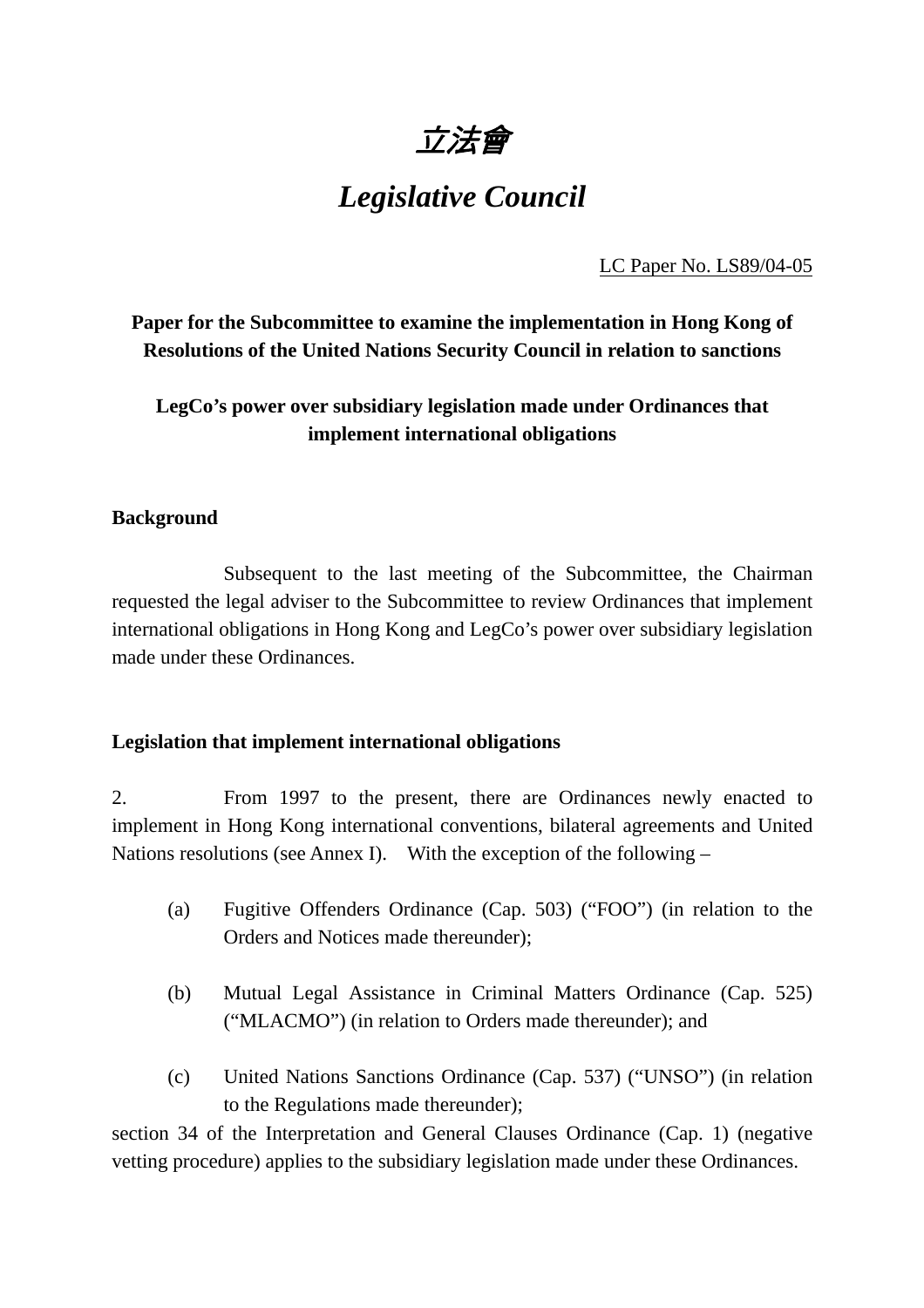3. A point worth noting is that when the International Organizations (Privileges and Immunities) Bill was introduced into LegCo on 10 February 1999, Clause 3(2) provides that section 34 of Cap. 1 should not apply to an Order made by the Chief Executive in Council. Members considered it a retrogressive step to deprive LegCo of the right to scrutinize subsidiary legislation. The Administration agreed and CSAs were passed to delete that clause. During Second Reading debate of the Bill on 1 March 2000, the Chief Secretary for Administration said that "having carefully considered the opinions of the Bills Committee, the SAR Government thinks that section 34(2) of the Interpretation and General Clauses Ordinance has specified that such subsidiary legislation shall be amended in any manner whatsoever consistent with the power to make such subsidiary legislation. We believe that the Legislative Council will definitely not act beyond its statutory terms of reference. The SAR Government agrees that it is not necessary to retain clause 3(2) of the Bill, thus, the subsection should be deleted …". Hence, section 34 of Cap. 1 applies to the International Organizations (Privileges and Immunities) Ordinance.

#### **A comparative study**

4. On enacting the Ordinances mentioned in paragraph 2(a), (b) and (c), the Administration proposed and LegCo agreed on different ways for LegCo to scrutinize and amend the subsidiary legislation, i.e. Regulations, Orders and Notices, made under these Ordinances. A fourth Ordinance, the United Nations (Anti-Terrorism Measures) Ordinance (Cap. 575) is also included for comparison purposes, because it is concerned with the implementation of UN resolutions. A summary of the relevant provisions on subsidiary legislation in the Ordinances, the enactment of these provisions, the subsidiary legislation made and the formation of Subcommittees to scrutinize the subsidiary legislation are set out below.

- A. Fugitive Offenders Ordinance (Cap. 503)
	- *(a) Relevant provisions in the Ordinance* 
		- (i) The Ordinance is to implement bilateral agreements with other jurisdictions in relation to the surrender of fugitive offenders.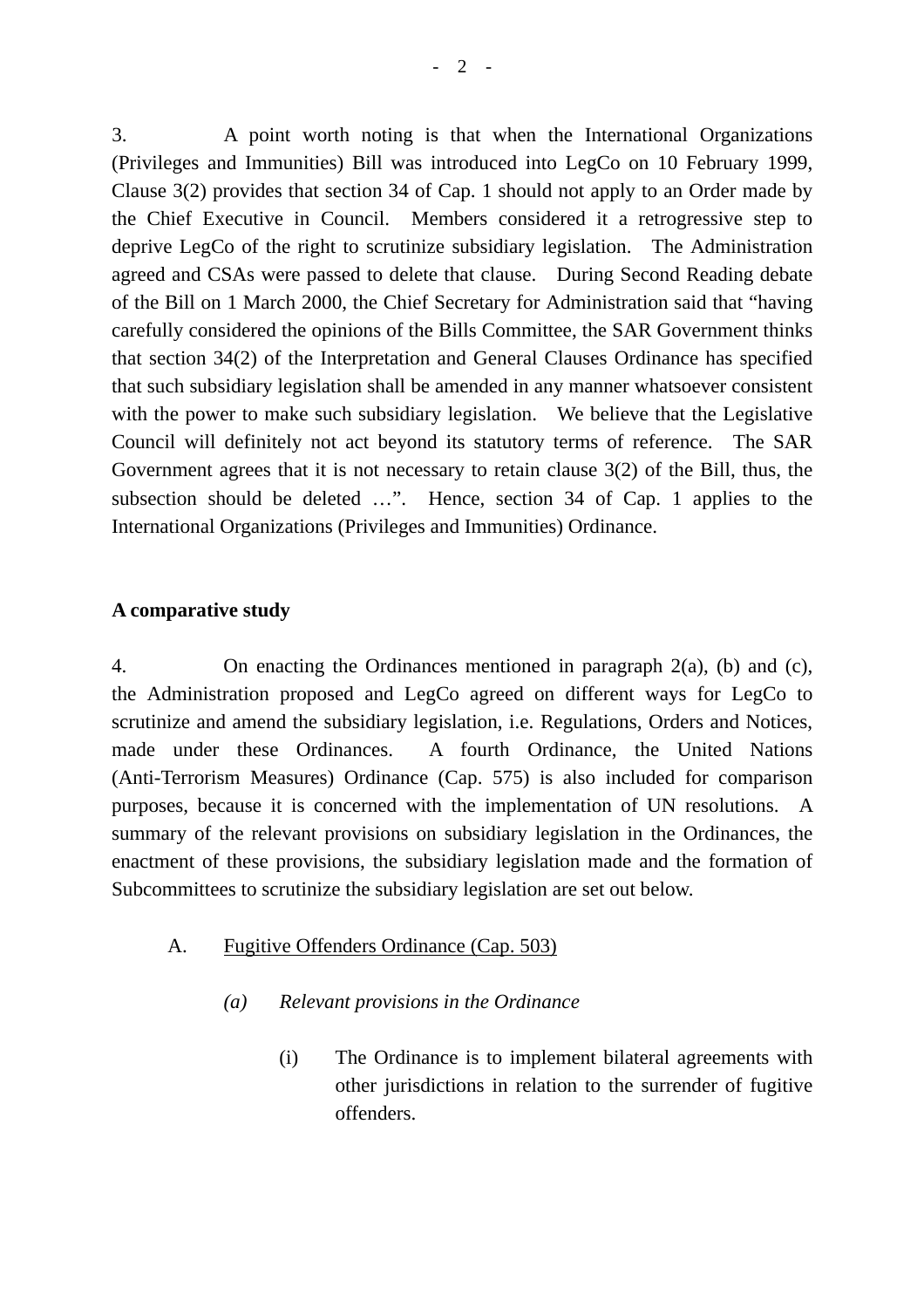- (ii) Enforcement provisions (e.g. on power of search and treatment of persons surrendered) are provided in the Ordinance.
- (iii) There are no offences or penal provisions in the Ordinance.
- (iv) Enabling powers to make Regulations, Orders and Notices are provided. Section 26 provides that the Chief Executive in Council may make Regulation prescribing anything that is required to be prescribed under the Ordinance. The Regulation is subject to scrutiny and amendment by LegCo. Section 3(1) of the Ordinance provides that the Chief Executive in Council may by Order publish in the Gazette the terms of arrangement for the surrender of fugitive offenders with governments or places outside Hong Kong. The Order is subject to scrutiny by LegCo. LegCo can repeal but not to amend the Order. Section 3(15) provides that the Chief Executive ("CE") may by Notice amend the Order and the Notice is *not*  (*emphasis added*) subject to scrutiny or amendment by LegCo.
- *(b) Enactment of provisions on LegCo's scrutiny of subsidiary legislation* 
	- (i) The Bill was introduced into LegCo for First Reading on 6 November 1996. Clause 3 (enacted as section 3) provides that the Governor in Council may by Order direct that the procedures provided in the Ordinance shall apply as between Hong Kong and other jurisdiction. The Order will annex the arrangements for the surrender of fugitive offenders between Hong Kong and other places. Under subclause (3), the Order shall be laid on the table of LegCo. LegCo may within 28 days from the date of tabling by resolution repeal but not to amend the Order. Subclause (4) provides for an extension of the scrutiny period at the end of a LegCo session. Subclause (13)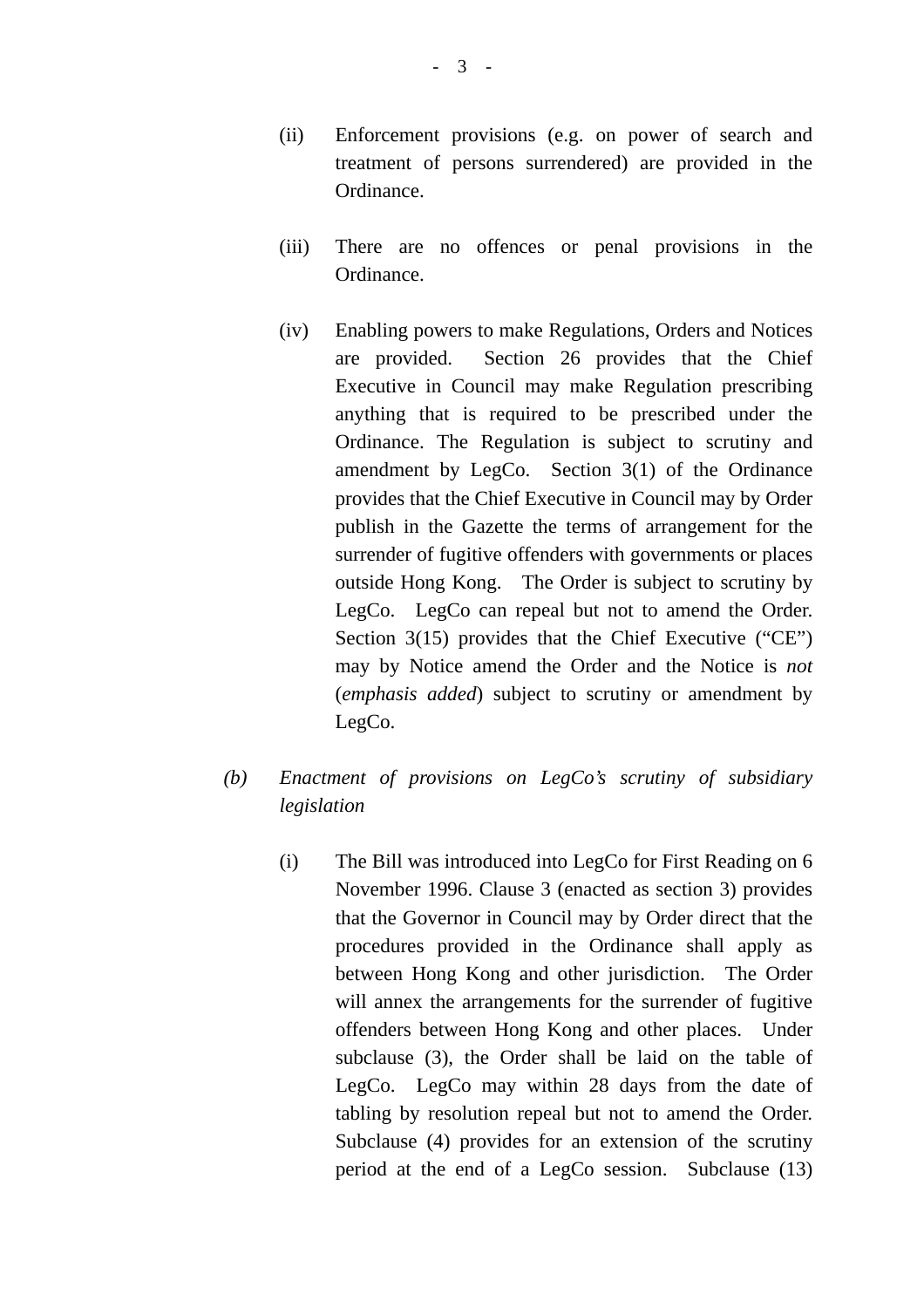permits the Governor to amend an Order by Notice to take account of the fact that a place has become or ceased to be a party to a multilateral convention (see Paper CB(2)534/96-97(01): explanatory memorandum from the Administration to the Bills Committee). Subclause (14) (enacted as section 3(15)) specifies that sections 34 and 35 of the Interpretation and General Clauses Ordinance (Cap. 1) shall not apply to a Notice under Subclause (13).

(ii) A Mock-up of an Order under Clause 3 of the Bill was provided to the Bills Committee for perusal. The Bills Committee was only concerned with subclause (4) and not subclause (3) or (14). Committee Stage amendments ("CSAs") were proposed to bring it in line with the provision in section 34(3) of Cap. 1, i.e. to provide for an extension of scrutiny period at the end of a LegCo session. The Bill was passed by LegCo on 19 March 1997.

#### *(c) Subsidiary legislation*

- (i) As from May 1997, 3 Regulations providing respectively for notification procedures, forms and miscellaneous matters, and 19 Orders annexing agreements with governments or places outside Hong Kong or annexing conventions were made. No Notice under section 3(15) was made.
- (ii) No subcommittees were formed to scrutinize the Regulations. Only 1 Subcommittee was formed to study both the Sri Lanka Order and the Portugal Order. LegCo exercised its power under section 3(3) to repeal the Sri Lanka Order to have more time to study that Order. The Sri Lanka Order was re-gazetted later.
- B. Mutual Legal Assistance in Criminal Matters Ordinance (Cap. 525)
	- *(a) Relevant provisions in the Ordinance*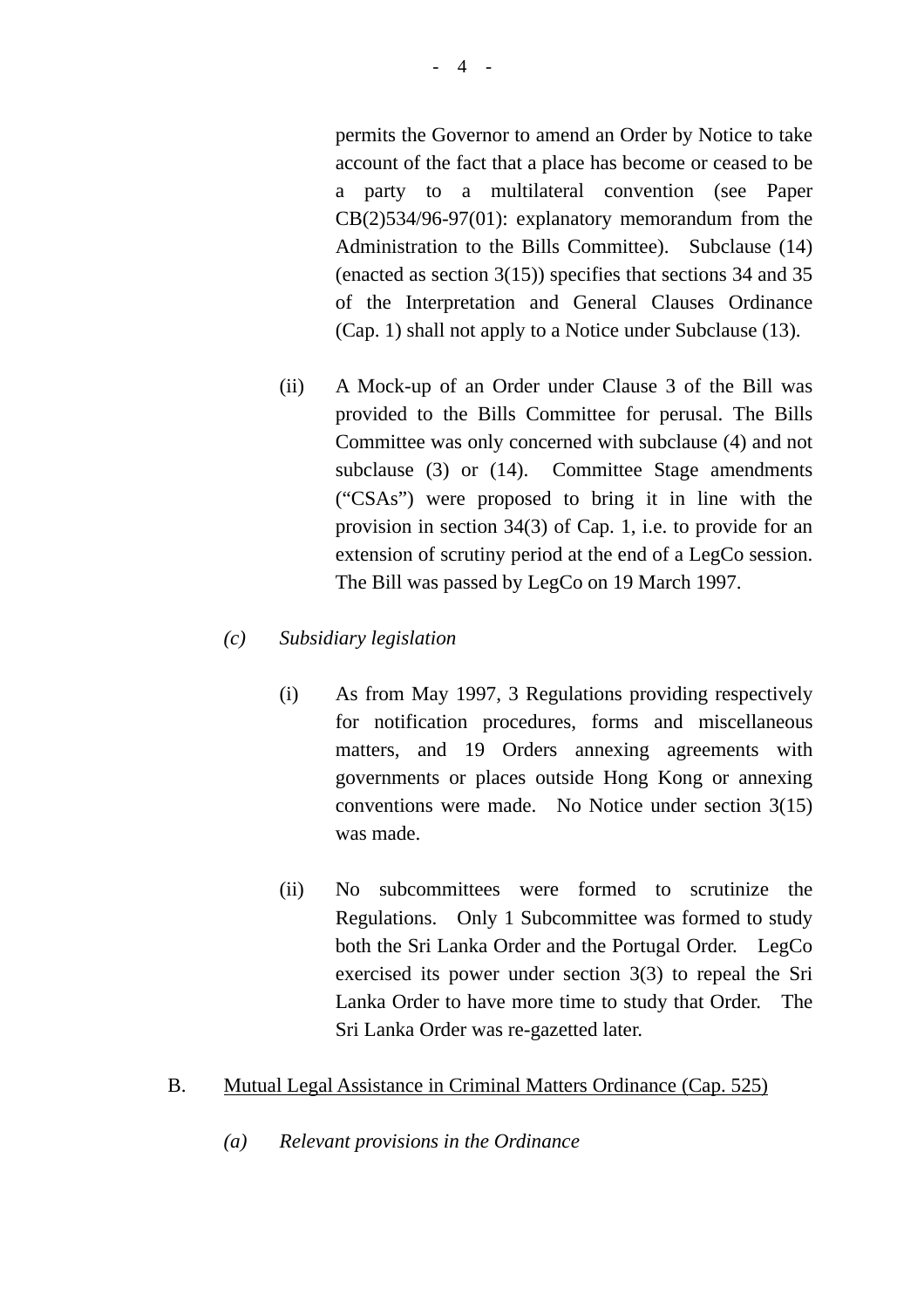- (i) The Ordinance is to implement bilateral agreements with other jurisdictions in relation to mutual legal assistance in criminal matters.
- (ii) Enforcement provisions on search and seizure, production of materials, taking of evidence, confiscation of proceeds of crime are provided in the Ordinance.
- (iii) There are no offence or penal provisions in the Ordinance.
- (iv) Section 33 provides that the Chief Executive in Council may make Regulations prescribing anything that is required under the Ordinance. Section 4(1) of the Ordinance provides that the Chief Executive in Council may, with the approval of the LegCo, make an Order in relation to any arrangements for mutual legal assistance with places outside Hong Kong. Section 4(6) provides that the CE may by Notice in the Gazette amend an Order in relation to names of Parties to the relevant Convention. The Notice is subject to scrutiny and amendment by LegCo.
- *(b) Enactment of provisions on LegCo's scrutiny of subsidiary legislation*
	- (i) The Bill was introduced into LegCo for First Reading on 23 April 1997. Clause 4 is similar to Clause 3 of the Fugitive Offenders Bill. It provides that the Governor in Council may, in relation to any arrangement for mutual legal assistance, by Order to which is annexed a copy of the arrangement, direct that the Ordinance, subject to such modifications as specified in the Order, shall apply as between Hong Kong and the place outside Hong Kong.
	- (ii) In September 1994, the Chinese side of the Joint Liason Group ("JLG") agreed that Hong Kong could negotiate and conclude bilateral Mutual Legal Assistance Agreements with foreign jurisdictions. Having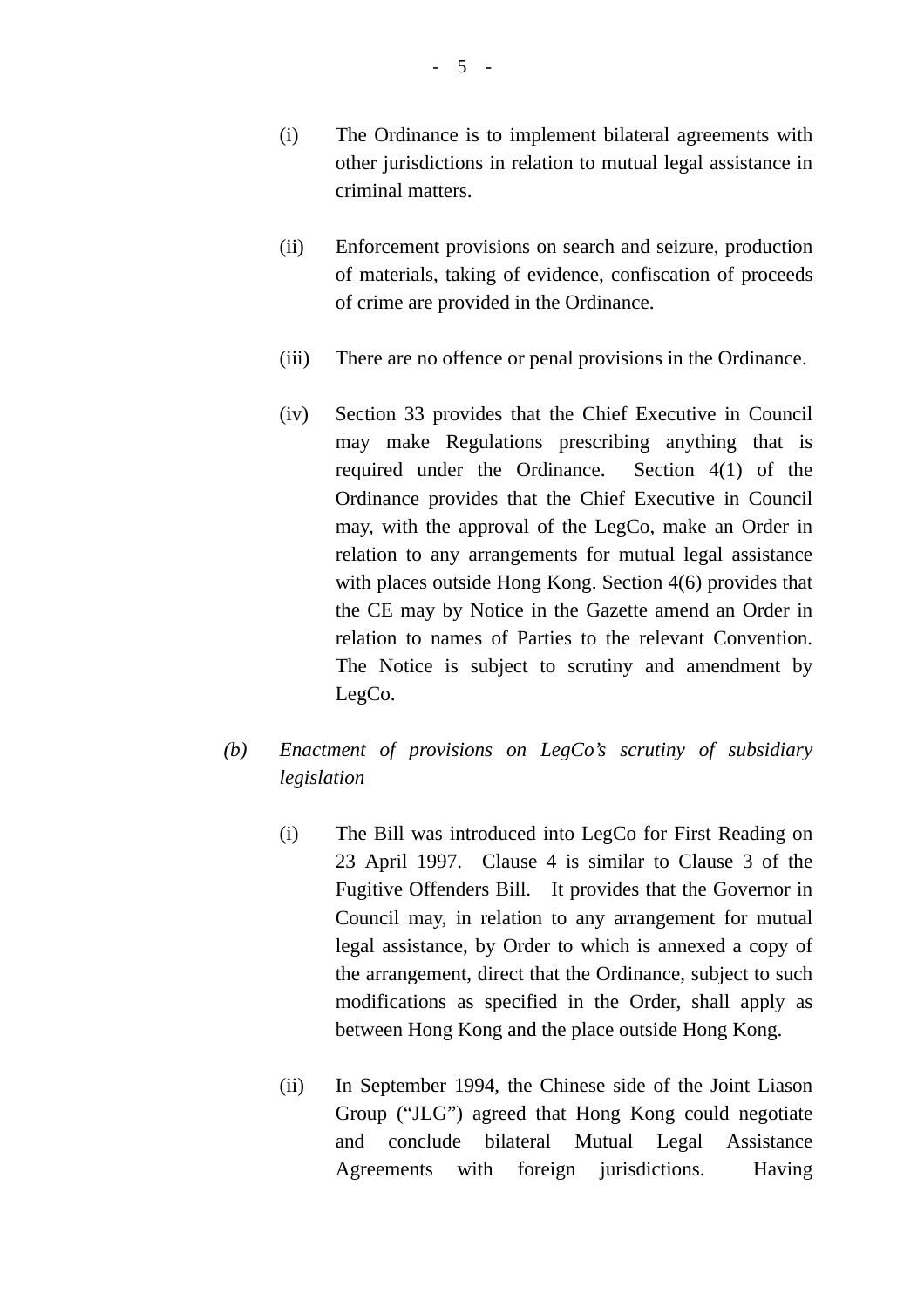completed consultation with the Chinese side in the JLG on a model agreement, the first Mutual Legal Assistance Agreement was signed with Australia in 1996. The second Agreement was signed with the U.S.A. and was submitted to the Bills Committee for perusal.

- (iii) During deliberation by the Bills Committee, members were concerned that modification to the model agreement could be made in an Order for implementing a bilateral agreement. It would give the Administration a high degree of flexibility to the extent that the provision of safeguards built into the Bill could be overridden. To alleviate members' concern, the Administration agreed to move CSAs to Clause 4 to the effect that any modification would be subject to the approval of LegCo.
- (iv) Members also had reservations about accepting the provisions that LegCo could only repeal but not to amend an Order. They considered that the ability to amend an Order would help facilitate the legislative process. The Administration explained that since the Agreement was a bilateral one, it would not be appropriate for the Hong Kong Government to unilaterally alter the terms of Agreement without consulting the other party. If the terms were not totally agreeable, the Order would need to be repealed and the terms of the Agreement would have to be re-negotiated. Members accepted the Administration's explanation.
- (v) Clause 4(10) on the disapplication of sections 34 and 35 of Cap. 1 was deleted during Committee Stage. The Bill was passed by LegCo on 23 June 1997.

#### *(c) Subsidiary legislation*

(i) The Mutual Legal Assistance in Criminal Matters Regulation providing for power of magistrate to send for witnesses and things was made. 15 Orders annexing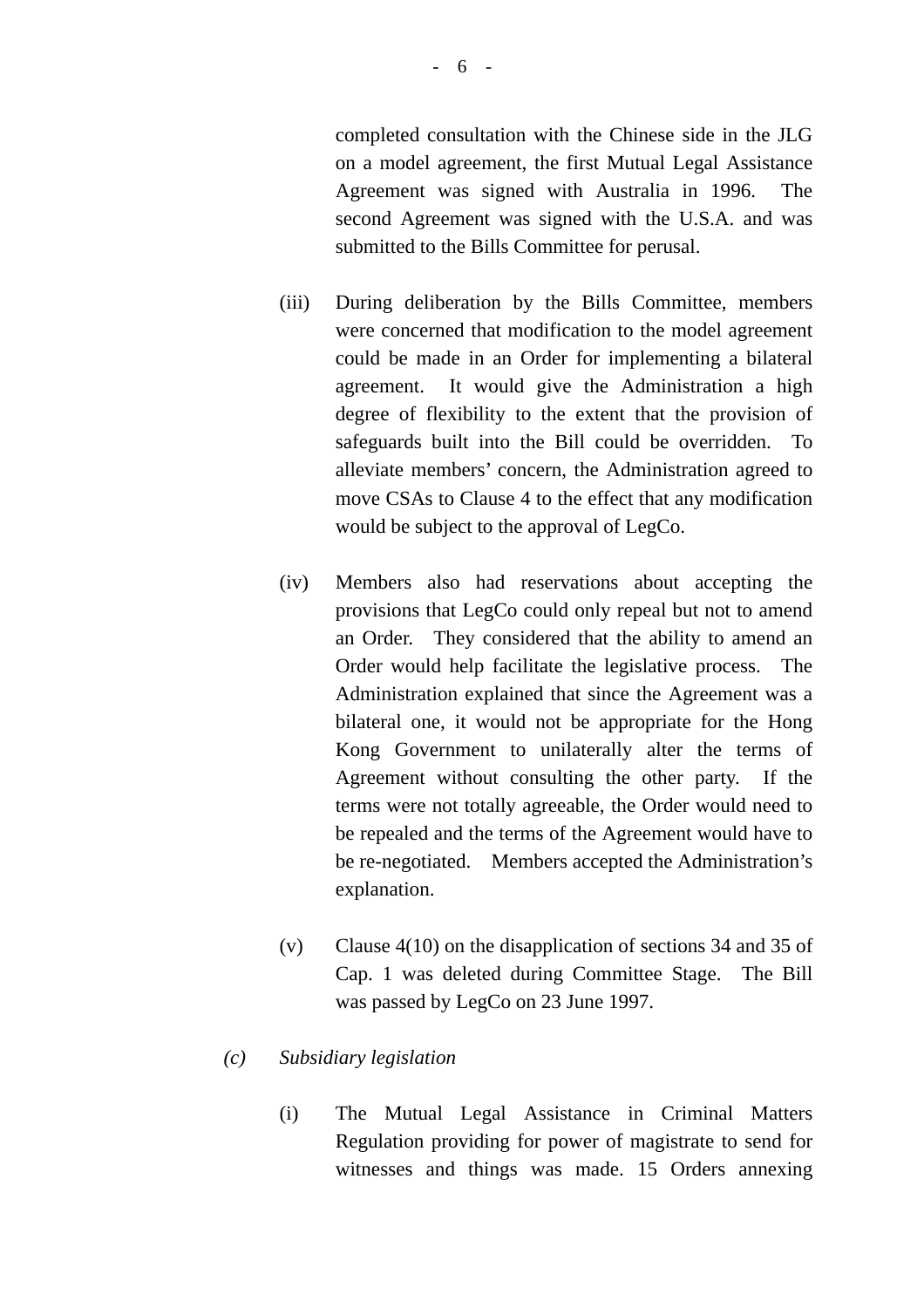Agreements between Hong Kong and places outside Hong Kong were made. 4 Subcommittees were formed to study the 15 Orders.

(ii) On scrutinizing the Netherlands Order in 2003, the Subcommittee noted that there was an error in the Chinese text of the Agreement. The error was rectified by way of an Exchange of Notes with the Dutch authorities.

#### C. The United Nations Sanctions Ordinance (Cap. 537)

- *(a) Relevant provisions in the Ordinance* 
	- (i) The Ordinance is to implement United Nations Security Council resolutions on sanctions on other countries.
	- (ii) Provisions to implement UN sanctions are provided in Regulation.
	- (iii) Provisions on powers of investigation, search and detention as well as offence and penal provisions are also provided in Regulation.
	- (iv) Section 3(1) of the Ordinance provides that the CE shall make Regulation to give effect to an instruction from the Ministry of Foreign Affairs. Section 3(5) of the Ordinance provides that sections 34 and 35 of Cap. 1 shall not apply to Regulation made under the section. Regulation made is not required to be tabled before LegCo and is not subject to approval, scrutiny or amendment by LegCo.

## *(b) Enactment of provisions on LegCo's scrutiny of subsidiary legislation*

When the Bill was introduced into the Provisional Legislative Council for First Reading on 9 July 1997, the Administration stated that there would be a legal vacuum if the Bill was not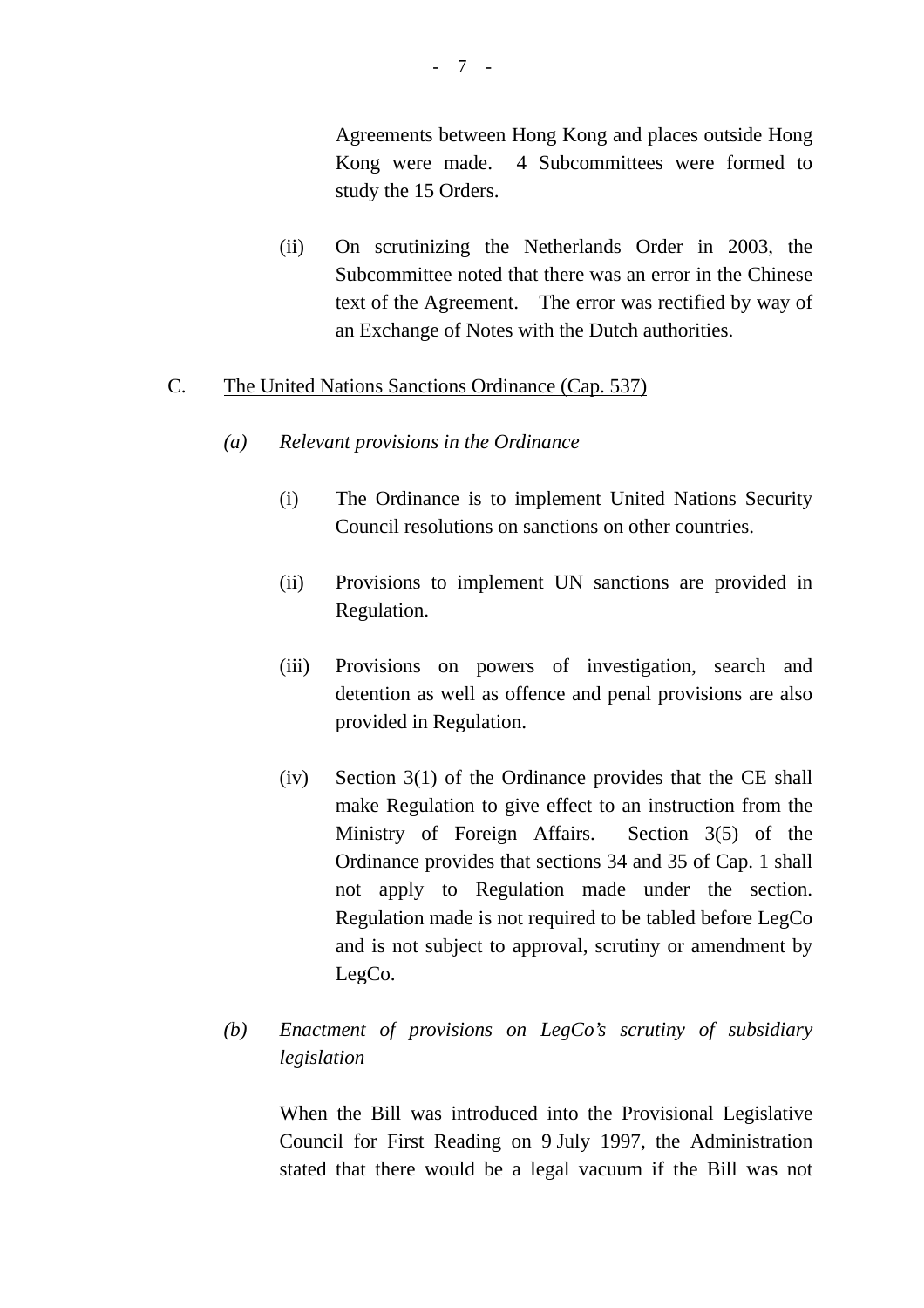enacted urgently. To expedite the passing of the Bill, the Provisional Legislative Council did not form a Bills Committee to study the Bill. No draft Regulation was provided by the Administration. It was passed by the Provisional Legislative Council on 16 July 1997 and came into operation on 18 July 1997.

#### (*c) Subsidiary legislation*

- (i) Since August 1997, 21 Regulations were made and some were repealed or had ceased to have effect. Regulations on Iraq, Sierra Leone, Federal Republic of Yugoslavia, Afghanistan, Liberia, Democratic Republic of the Congo, and Sudan are still in force.
- (ii) Since 2002, 2 Subcommittees were formed, 1 to study Regulations on Afghanistan and Angola and another to study the 2003 Regulation on Liberia.
- (iii) On 8 October, 2004, a Subcommittee was formed to examine the implementation in Hong Kong of Resolutions of the United Nations Security Council in relation to sanctions. Regulations on Liberia, Iraq, Congo and Sudan made since then were referred to the Subcommittee.

#### D. United Nations (Anti-Terrorism Measures) Ordinance (Cap. 575)

- *(a) Relevant provisions in the Ordinance* 
	- (i) The Ordinance is to implement a United Nations Security Council resolution as well as Recommendations from Financial Action Task Force on money laundering and terrorist property.
	- (ii) There is no provision to enable the Administration to make any subsidiary legislation in the Ordinance.
- *(b) Enactment of provisions on LegCo's scrutiny of subsidiary legislation*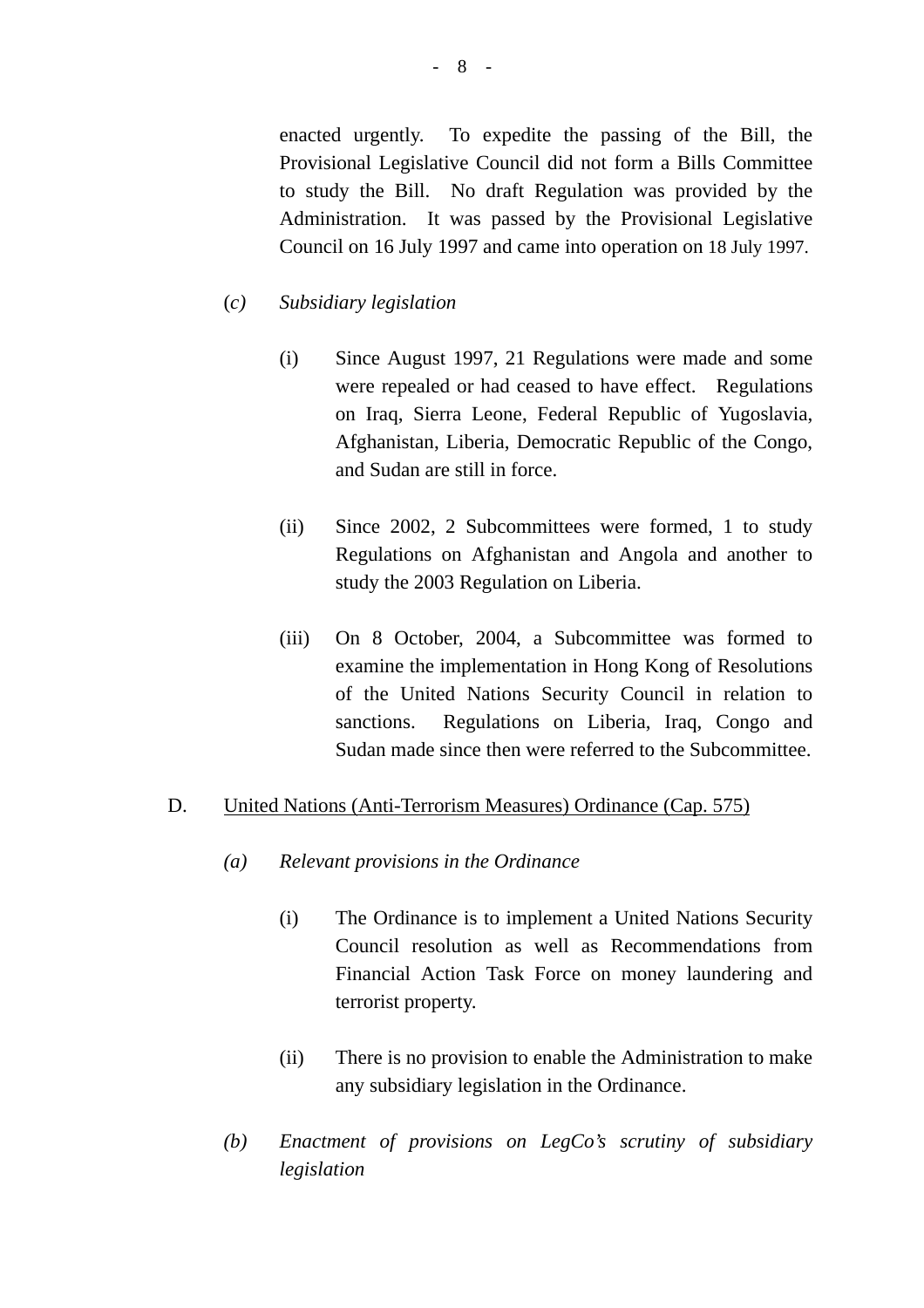- (i) The 2002 Bill was introduced into LegCo on 17 April 2002. Clause 19 of the Bill provides that the Secretary for Security may make Regulations.
- (ii) During deliberation by the Bills Committee, members pointed out that it was highly unsatisfactory that the freezing of property and the provisions of the necessary powers on investigation, seizure and detention should be dealt with by way of subsidiary legislation instead of by amendment to the primary legislation. The Administration agreed to introduce an Amendment Bill to deal with these matters later. The 2002 Bill was passed by LegCo on 12 July 2002.
- (iii) In 2003, an Amendment Bill was introduced. Section 19 on the making of Regulations was repealed. All provisions including power of seizure and investigation are provided in the Ordinance and no Regulation need to be made. Any amendment to the Ordinance will be by way of amendment to the primary legislation.

### **Observations**

5. For easy reference, a table comparing the 4 Ordinances is attached in Annex II.

6. On section 3(5) of UNSO, the Administration stated that "the exclusionary power predated 1 July 1997, and its continuation or exercise of it after that date is unlikely to be inconsistent with the constitutional order provided for in the Basic Law, a central feature of which is the theme of continuity. For example, section 3(15) of the Fugitive Offenders Ordinance (Cap. 503) has an exclusionary provision similar to section 3(5) of Cap. 537" (see paragraph 13 of the Paper "Comments on the Submission from Professor Yash Ghai on the United Nations Sanctions Ordinance (Cap. 537)" (LC Paper No. CB(1)1934/04-05(01)).

7. It may not be appropriate to compare section 3(15) of FOO with section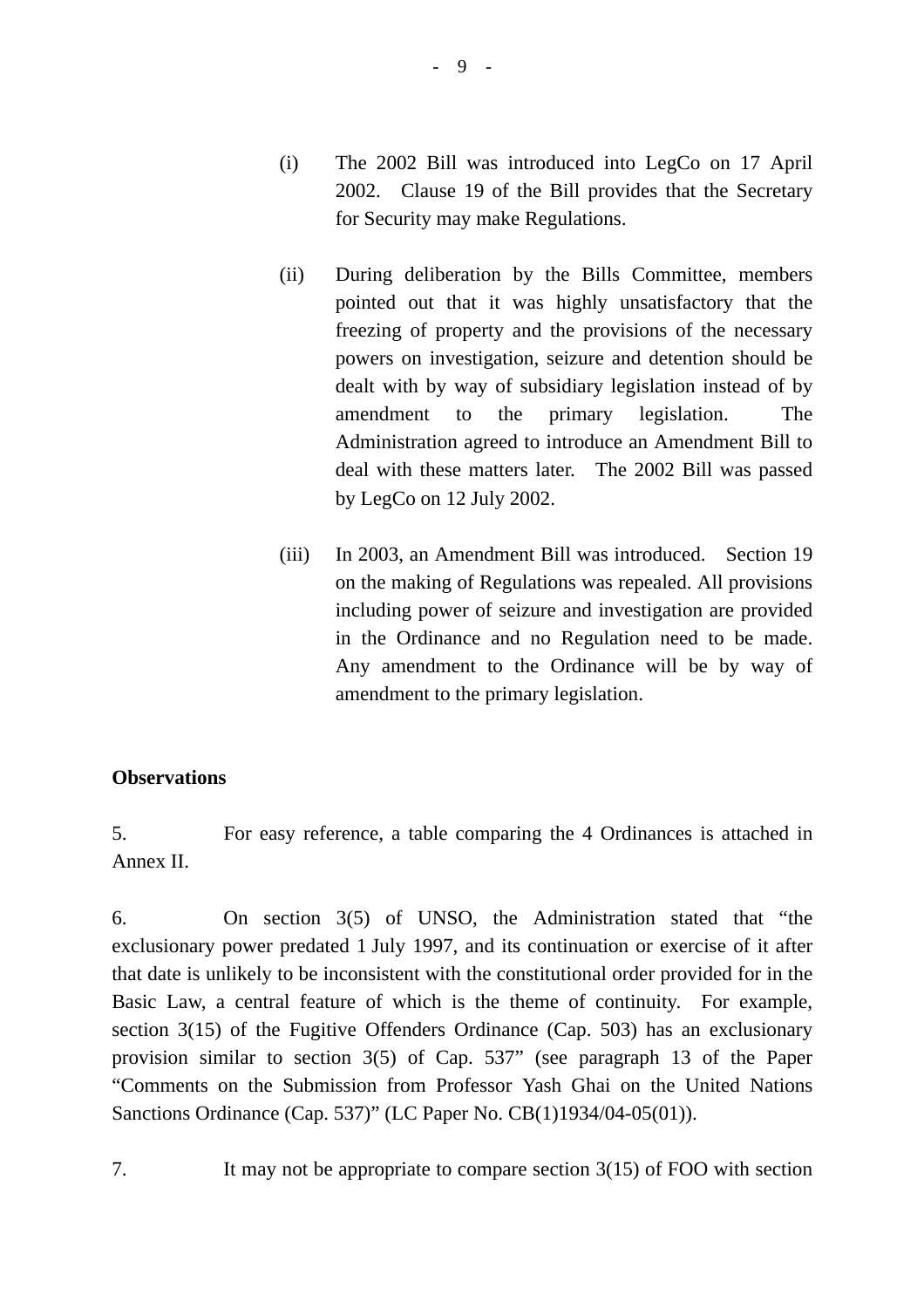3(5) of UNSO. Under section 3(15) of FOO, the CE is to make a Notice merely to reflect any changes of the parties to the relevant convention. Even if section 34 of Cap. 1 had not been disapplied, LegCo's power under section 3(15) of FOO is very limited since the scope of amendment has to be consistent with the CE's power to make the Notice. Regulations made under UNSO are different. They, not only reproduce the international obligations imposed by the UN resolutions, but also contain enforcement, offences and penal provisions to implement those obligations.

8. Both UN(ATM)O and UNSO are to give effect to United Nations Security Council resolutions. In UN(ATM)O, provisions that may affect the rights of citizens such as provisions on powers on investigation, seizure and detention are provided in the primary legislation. But in the UNSO, these provisions are provided in the Regulations. They are not subject to any scrutiny or amendment by LegCo.

9. Section 34 of Cap. 1 applies to Regulations made under FOO and MLACMO. However, with respect to Regulations made under UNSO, sections 34 and 35 of Cap. 1 are disapplied. Such disapplication means that LegCo's power over the making of Regulations has been specifically excluded.

10. If the UNSO is to be reviewed, the mechanisms for LegCo's scrutiny in FOO, MLACMO and UN(ATM)O, should provide a useful reference in terms of LegCo's power over Regulations made under UNSO. In particular, since UN(ATM)O was enacted subsequent to UNSO and, like UNSO, it implements UN resolutions, the approach adopted there should be of special relevance.

Encl.

Prepared by HO Ying-chu, Anita Assistant Legal Adviser Legislative Council Secretariat 5 July 2005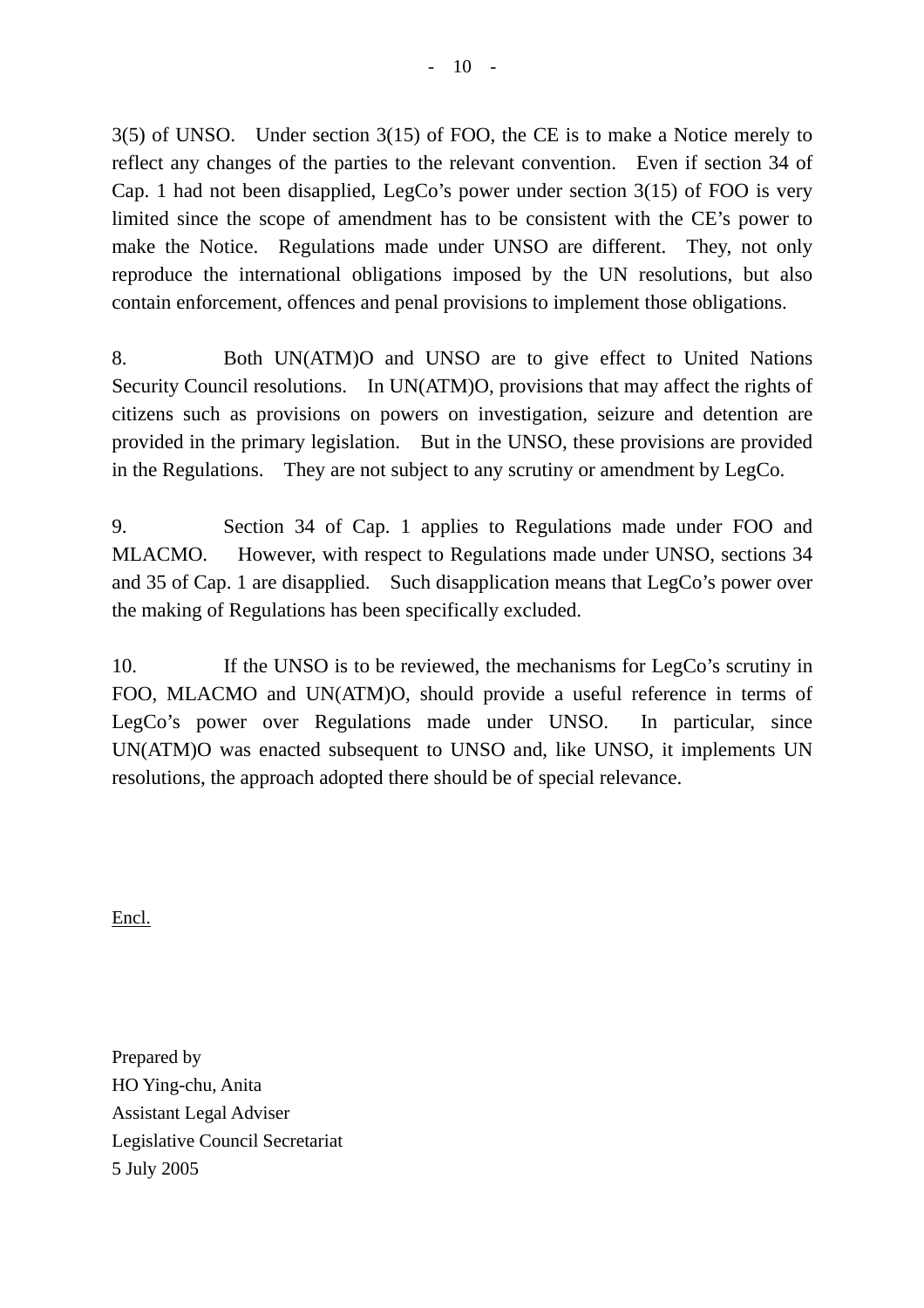## **Ordinances and their subsidiary legislation implementing international obligations as from 1997**

### **1997**

### 1. CARRIAGE BY AIR ORDINANCE (Cap. 500)

- To implement Warsaw Convention and Guadalajara Convention
- No enabling power to make Regulation

## 2. FUGITIVE OFFENDERS ORDINANCE (Cap. 503)

- To implement bilateral agreements with other jurisdictions
- Section 34 of Cap. 1 applies to Regulation made.
- Orders are subject to LegCo's scrutiny
- LegCo can repeal the Orders but not to amend them
- Sections 34 and 35 of Cap. 1 shall not apply to Notices made by CE

### 3. FREIGHT CONTAINERS (SAFETY) ORDINANCE (Cap. 506)

- To implement International Convention for Safe Containers
- Section 34 of Cap. 1 applies to Regulation made

## 4. MERCHANT SHIPPING (COLLISION DAMAGE LIABILITY AND SALVAGE) ORDINANCE (Cap. 508)

- To implement International Convention on Salvage 1989
- No enabling power to make Regulation

### 5. CHILD ABDUCTION AND CUSTODY ORDINANCE (Cap. 512)

- To implement Convention on the Civil Aspects of International Child Abduction
- Section 34 of Cap. 1 applies to Orders made by CE in respect of parties to Convention (originally L.N. 36 of 1998 and names of parties to Convention are updated from time to time which are subject to scrutiny and amendment by LegCo)

### 6. TRANSFER OF SENTENCED PERSONS ORDINANCE (Cap. 513)

- To implement the arrangement for the transfer of sentenced persons with other jurisdictions
- No enabling power to make Regulation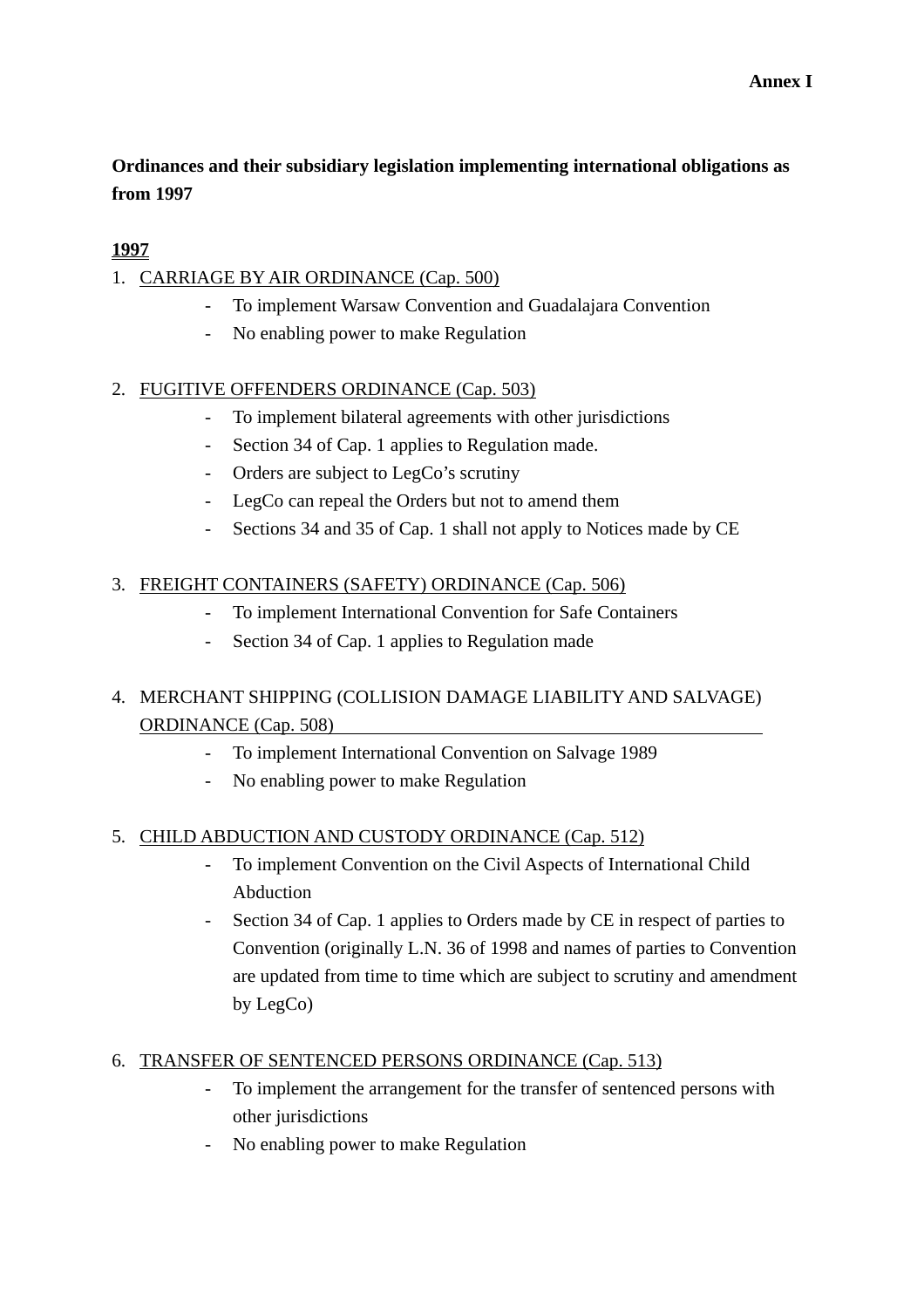# 7. MUTUAL LEGAL ASSISTANCE IN CRIMINAL MATTERS ORDINANCE Cap. 525)

- To implement bilateral agreements with other jurisdictions
- Section 34 of Cap. 1 applies to Regulation and Notice made
- Orders are subject to positive vetting by LegCo
- LegCo can repeal the Orders but not to amend them

## 8. UNITED NATIONS SANCTIONS ORDINANCE (Cap. 537)

- To implement United Nations Security Council Resolutions
- Sections 34 and 35 of Cap. 1 shall not apply to Regulation made
- Regulation is therefore not subject to scrutiny or amendment by LegCo.

## **2000**

## 9. CONSULAR RELATIONS ORDINANCE (Cap. 557)

- To implement "Vienna Convention on Consular Relations"
- Section 34 of Cap. 1 applies to Orders made

## 10. INTERNATIONAL ORGANIZATIONS (PRIVILEGES AND IMMUNITIES) ORDINANCE (Cap. 558)

- To confer privileges and immunities to international organizations
- Section 34 of Cap. 1 applies to Orders made

## **2002**

## 11. UNITED NATIONS (ANTI-TERRORISM MEASURES) ORDINANCE (Cap. 575)

- To implement United Nations Security Council Resolution and Special Recommendations on Terrorist Financing of the Financial Action Task Force
- No enabling power to make Regulation

## **2003**

# 12. CHEMICAL WEAPONS (CONVENTION) ORDINANCE (Cap. 578)

- To implement Convention on the Prohibition of the Development, Production, Stockpiling and Use of Chemical Weapons and their Destruction
- Section 34 of Cap. 1 applies to Regulation made

## **2004**

## 13. MERCHANT SHIPPING (SECURITY OF SHIPS AND PORT FACILITIES) ORDINANCE (Cap. 582)

- To implement International Convention for the Safety of Life at Sea and the International Ship and Port Facility Security Code
- Section 34 of Cap. 1 applies to Regulation made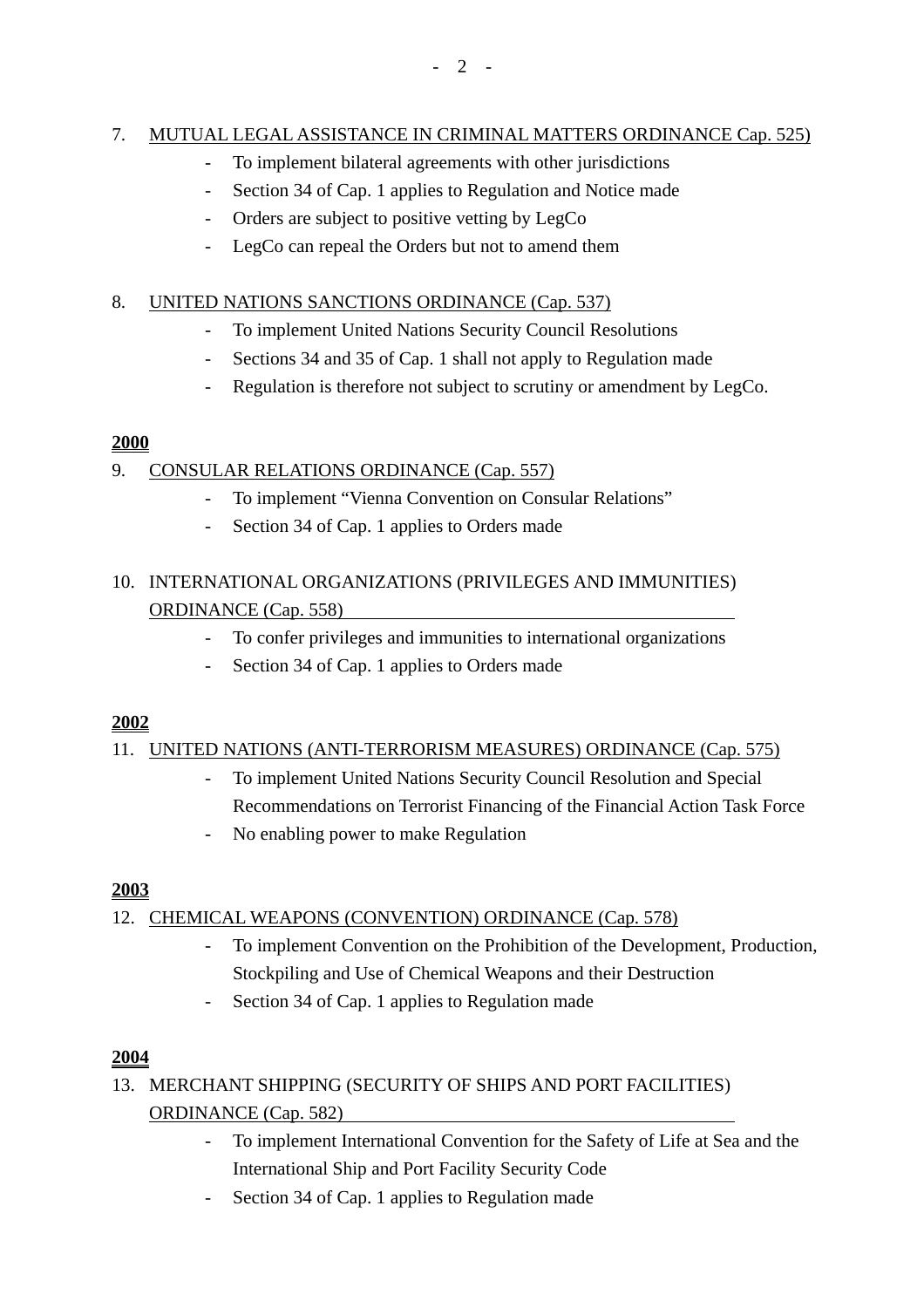# **A comparison of 4 Ordinances implementing international obligations**

|    |                                                                                                           | <b>Fugitive Offenders</b><br>Ordinance<br>(Cap. 503)                                                        | <b>Mutual Legal</b><br>Assistance in Criminal<br><b>Matters Ordinance</b><br>(Cap. 525)                                                          | <b>United Nations</b><br><b>Sanctions Ordinance</b><br>(Cap. 537)               | <b>United Nations</b><br>(Anti-Terrorism<br>Measures) Ordinance<br>(Cap. 575)                                                                                         |
|----|-----------------------------------------------------------------------------------------------------------|-------------------------------------------------------------------------------------------------------------|--------------------------------------------------------------------------------------------------------------------------------------------------|---------------------------------------------------------------------------------|-----------------------------------------------------------------------------------------------------------------------------------------------------------------------|
| 1. | Date of $1st$ Reading                                                                                     | 6 November 1996                                                                                             | 23 April 1997                                                                                                                                    | 9 July 1997                                                                     | 17 April 2002                                                                                                                                                         |
| 2. | Date of passage in LegCo                                                                                  | 19 March 1997                                                                                               | 23 June 1997                                                                                                                                     | 16 July 1997                                                                    | 12 July 2002                                                                                                                                                          |
| 3. | Scrutiny by Bills Committee                                                                               | Yes                                                                                                         | Yes                                                                                                                                              | N <sub>o</sub>                                                                  | Yes                                                                                                                                                                   |
| 4. | <b>CSAs</b><br>provisions<br>on<br>on<br>LegCo's power over sub. leg.                                     | Amending a subclause to<br>provide for an extension<br>of scrutiny period at the<br>end of a LegCo session. | Amending a clause so<br>that Orders made under<br>the Ordinance will first<br>be subject to approval<br>by LegCo and not by<br>negative vetting. | None                                                                            | Repealing a clause on<br>sub. leg. making power<br>so that all provisions will<br>in<br>the<br>primary<br>be<br>legislation<br>and<br>no<br>sub.leg. need to be made. |
| 5. | Draft Order/draft Regulation<br>submitted to Bills Committee<br>for perusal                               | Yes                                                                                                         | Yes                                                                                                                                              | Not applicable                                                                  | Not applicable                                                                                                                                                        |
| 6. | International obligations                                                                                 | Bilateral agreements in<br>the Orders                                                                       | Bilateral agreements in<br>the Orders                                                                                                            | Provisions implementing<br><b>United Nations sanctions</b><br>in the Regulation | Matters<br>implementing<br>United<br><b>Nations</b><br>in<br>resolution<br>the<br>Ordinance                                                                           |
| 7. | Domestic matters, e.g.-<br>enforcement provisions on<br>(i)<br>investigation power, search<br>and seizure | Provided<br>in<br>the<br>Ordinance                                                                          | Provided<br>in<br>the<br>Ordinance                                                                                                               | Provided<br>in<br>the<br>Regulation                                             | Provided<br>in<br>the<br>Ordinance                                                                                                                                    |
|    | (ii) Offences and penal provision                                                                         | No such provisions                                                                                          | No such provisions                                                                                                                               | Provided<br>in<br>the<br>Regulation                                             | Provided<br>in<br>the<br>Ordinance                                                                                                                                    |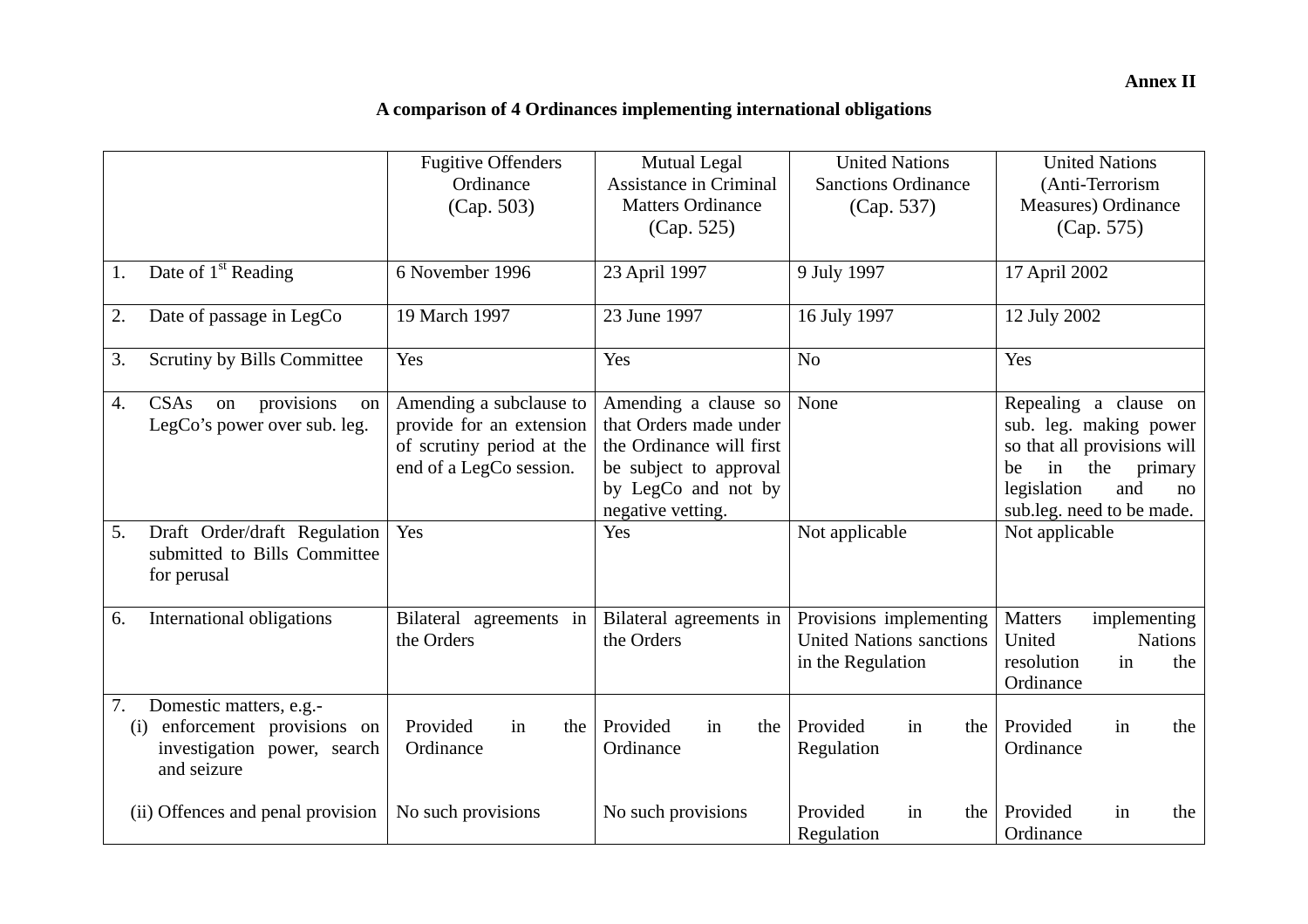| 8. | Power of LegCo over types of<br>sub.leg. made-<br>(i) Scrutiny and amendment of $\vert$ -<br>Regulation, and number of<br>regulations made |    | Regulations<br>on<br>domestic matters are<br>subject to scrutiny<br>and amendment by<br>LegCo.                                                                           |          | - Regulations<br>on<br>domestic matters are<br>subject to scrutiny<br>and amendment by<br>LegCo.                                                                                         |                          | Regulations including<br>both<br>international<br>obligations<br>and<br>domestic matters are<br>not subject to scrutiny<br>amendment<br>by<br>$\alpha$<br>LegCo. | Not applicable |
|----|--------------------------------------------------------------------------------------------------------------------------------------------|----|--------------------------------------------------------------------------------------------------------------------------------------------------------------------------|----------|------------------------------------------------------------------------------------------------------------------------------------------------------------------------------------------|--------------------------|------------------------------------------------------------------------------------------------------------------------------------------------------------------|----------------|
|    |                                                                                                                                            |    | 3 Regulations made                                                                                                                                                       |          | 1 Regulation made                                                                                                                                                                        |                          | 21 Regulations made                                                                                                                                              |                |
|    | (ii) Scrutiny and amendment of<br>and<br>Orders<br>number<br>Orders made                                                                   | of | Orders<br>annexing<br>$\blacksquare$<br>with<br>agreements<br>other jurisdictions are<br>subject to LegCo's<br>scrutiny. LegCo can<br>repeal but not to<br>amend Orders. | $\equiv$ | Orders<br>annexing<br>agreements with<br>other jurisdiction are<br>subject to positive<br>vetting by LegCo<br>and after gazettal,<br>subject to repeal but<br>not amendment by<br>LegCo. | $\overline{\phantom{a}}$ | Not applicable                                                                                                                                                   | Not applicable |
|    |                                                                                                                                            |    | 19 Orders made.                                                                                                                                                          |          | 15 Orders made.                                                                                                                                                                          |                          | None                                                                                                                                                             | None           |
|    | (iii)Scrutiny and amendment of<br><b>Notices</b><br>and<br>number<br>Notices made                                                          | of | Notices in relation to<br>$\sim$<br>names of Parties to<br>Convention are not<br>subject to scrutiny or<br>amendment<br>by<br>LegCo.                                     |          | - Notices in relation<br>to names of Parties<br>to Convention are<br>subject to scrutiny<br>and amendment by<br>LegCo.                                                                   |                          | Not applicable                                                                                                                                                   | Not applicable |
|    |                                                                                                                                            |    | None                                                                                                                                                                     |          | None                                                                                                                                                                                     |                          | - None                                                                                                                                                           | - None         |